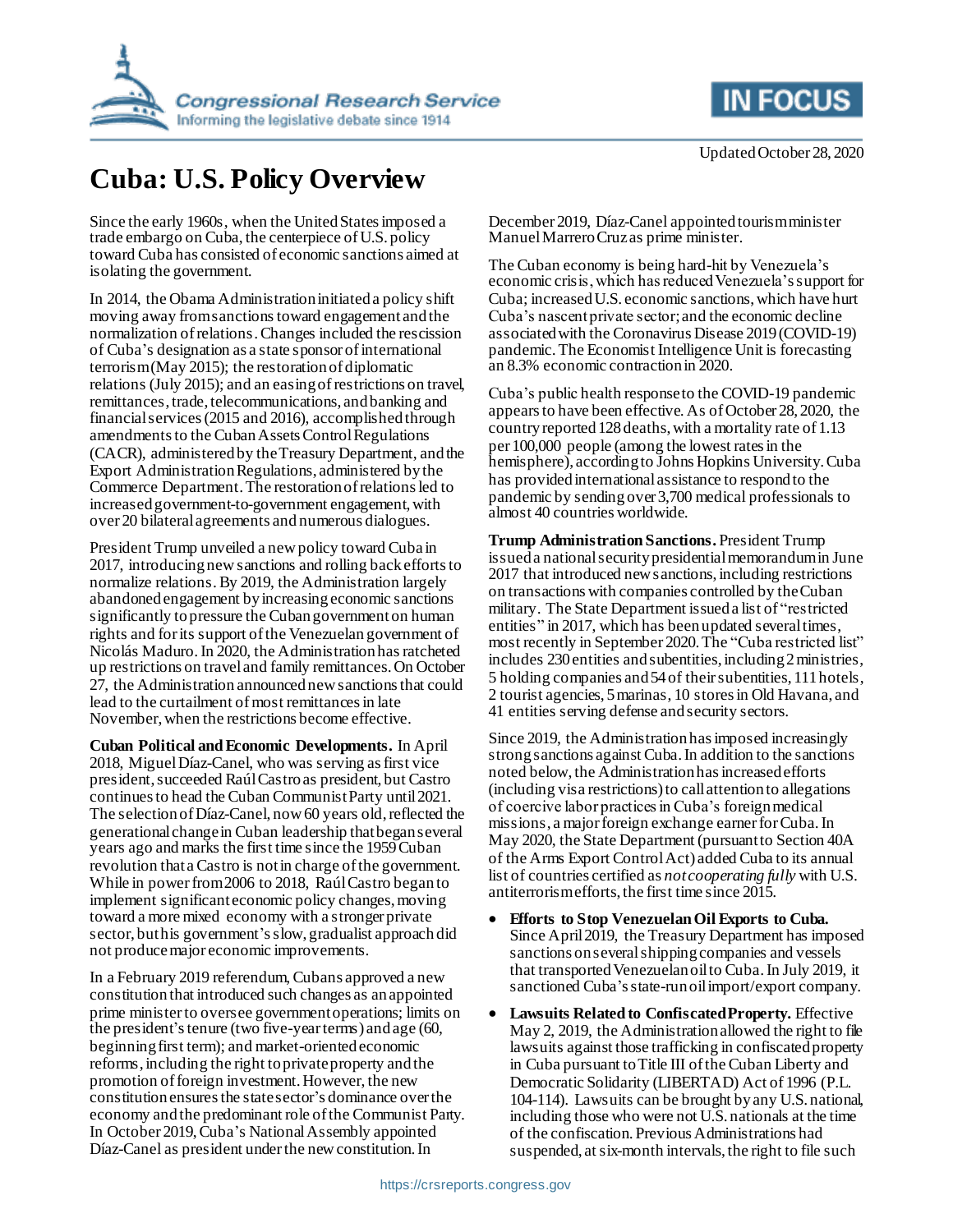lawsuits. The European Union and Canada criticized the Trump Administration's action, vowing to ban enforcement or recognition of any judgement and allow counterclaims.To date, 28lawsuits have been filed against U.S. and foreign companies, including cruise ship operators, airlines, travel booking companies, and hotels; several lawsuits have been dismissed by federal courts or by plaintiffs.

 **Restrictions on Travel and Remittances.**On travel, in June 2019, the Treasury Department eliminated peopleto-people educational travel and the Commerce Department generally prohibited cruise ships, private and corporate aircraft, sailboats, and fishing boats from going to Cuba. The Transportation Department suspended commercial flights to cities other than Havana in December 2019; charter flights to cities other than Havana in January 2020 (which were capped to 3,600 flights annually in June 2020); and all private charter flights to Havana in October 2020 (public charter flights to Havana remain permitted). In September 2020, the Treasury Department prohibited U.S. travelers fromstaying at properties identified by the State Department as owned or controlled by the Cuban government; the ban includes over 400 hotels (essentially all Cuban hotels) and privately owned residences for rent (*casas particulares*) if they are controlled by a prohibited government official or Communist Party member (or close relative).

On remittances, in September 2019, the Treasury Department capped family remittances (not previously limited) to \$1,000 per quarter per Cuban national and eliminated the category of donative remittances. In June and September 2020, the State Department added to its "Cuba restricted list" two Cuban companies that facilitate the processing of remittances. On October 27, 2020, the Treasury Department prohibited, effective November 26, the processing of remittances through any entities on the "Cuba restricted list."

**Other Trade and Financial Sanctions.** In September 2019, the Treasury Department endedthe use of *U-turn transactions*,which allowed banking institutions to process certain funds transfers originating and terminating outside the United States. In October 2019, the Commerce Department restricted Cuba's access to leased commercial aircraft; reimposeda 10% de minimis rule (from 25%) requiring a third country-based company exporting goods to Cuba with more than 10% U.S.-origin content to apply for a license; and imposed licensing requirements for the export of certain donated items to organizations controlled by the Cuban government or Communist Party and items for telecommunications infrastructure.

 **Visa Restrictions.**The State Department imposed visa restrictions on Raúl Castro in September 2019 for gross violations of human rights in Cuba and Venezuela. Further visa restrictions were imposed on Cuba's Interior Minister (November 2019) and Cuba's defense minister (January 2020) for human rights violations.

concern for many years.As of October 1, 2020, the human rights group Cuban Prisoners Defenders listed 138 political prisoners, with 76imprisoned for reasons of conscience; Amnesty International designated six of these as prisoners of consciencein 2019. After six months of detention, José Daniel Ferrer, leader of the opposition Patriotic Union of Cuba,was released in April 2020 to house arrest.

## **Injuries of U.S. Embassy Personnel in Havana.**

According to the State Department, 26U.S. Embassy community members suffered a series of unexplained injuries, including hearing loss and cognitive issues between late 2016 and May 2018. The State Department maintains that the investigation has not reached a conclusion regarding the cause or source of the injuries, for which Cuba strongly denies responsibility. In September 2017, the State Department ordered the departure of nonemergency personnel from the U.S. Embassy to minimize the risk of their exposure to harm; embassy staff was reduced by about two-thirds. The staff reduction has affected embassy operations, especially visa processing.

116<sup>th</sup> Congress Action. The 116<sup>th</sup> Congress has continued to fund Cuba democracy assistanceand U.S.-government sponsored broadcasting to Cuba: \$20 million for democracy programs and \$29.1 million for broadcasting in FY2019 (P.L. 116-6) and \$20 million for democracy programs and \$20.973 million for broadcasting in FY2020 (P.L. 116-94, Division G). P.L. 116-94 (Division J) included benefits for U.S. government employees and dependents injured while stationed in Cuba. For FY2021, the Administration requested \$10 million for democracy programs and \$12.973 million for broadcasting. The House-passed version of the FY2021 foreign aid appropriations bill, Division A of H.R. 7608 (H.Rept. 116-444), approved July 24, 2020, would provide \$20 million for democracy programs and fully fund the broadcasting request. In other legislative action, the Senate approved S.Res. 454 in June 2020, calling for the release of democracy activist José Daniel Ferrer(a similar resolution, H.Res. 774, was introduced in the House).

Among other bills, several would ease or lift U.S. sanctions: H.R. 213 (baseball); S. 428 (trade); H.R. 1898/S. 1447 (U.S. agricultural exports); H.R. 2404 (overall embargo); and H.R. 3960/S. 2303 (travel). H.R. 4884 would reinstate the Cuban Family Reunification Program. S. 3977 would require the State Department to report on countries with Cuban medical missions. S. 4635 would require an annual report on Cuba's medical missions and reinstate the Cuban Medical Professional Parole program.

Several resolutions would address the following: the release of Cuban political prisoner Silverio Portal Contreras (H.Res. 1172); Cuba's medical missions(S.Res. 14/H.Res. 136); U.S. fugitives from justice in Cuba (H.Res. 92/S.Res. 232); Cuban religious/political freedom (S.Res. 215); *Las Damas de Blanco* human rights group (S.Res. 531); and the  $35<sup>th</sup>$  anniversary of Cuba broadcasting (H.Res. 971/S.Res. 637). Also see CRS Report RL31139, *Cuba: U.S. Restrictions on Travel and Remittances*, and CRS Report R45657, *Cuba: U.S. Policy in the 116th Congress*.

**Mark P. Sullivan**, Specialist in Latin American Affairs

**Continued Human Rights Concerns.** Human rights violations in Cuba have been a fundamental U.S. policy